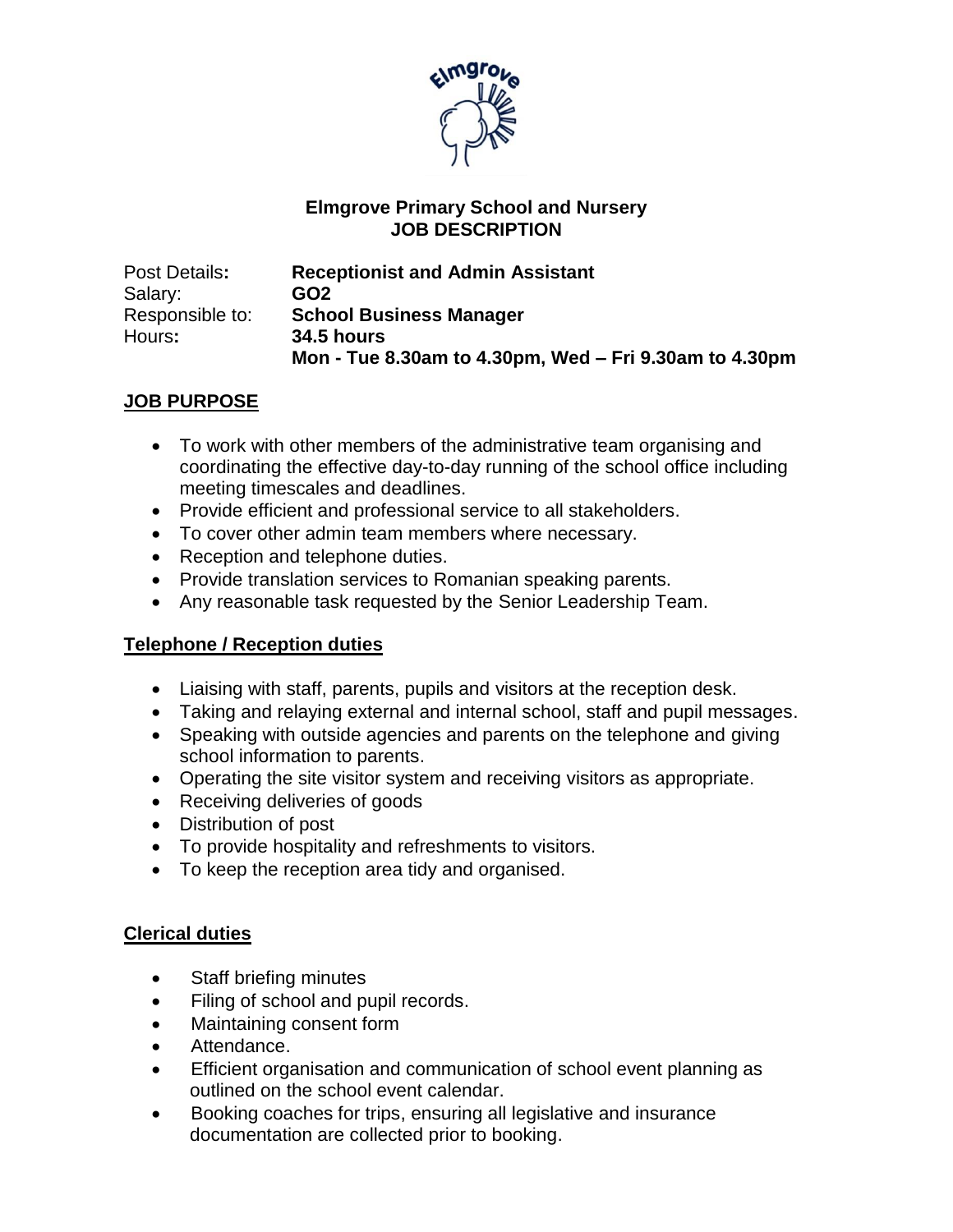

### **Clerical duties - continued**

- Co-coordinating after school clubs, ensuring all legislative and insurance documentation are collected prior to booking
- Updating after school club registers
- Typing, preparing and duplicating letters, reports, and documents.
- Assisting in the management of the ParentPay system,
- Responsibility of ensuring all ParentPay school debts are collected in a timely manner according to the school's zero debt policy.
- Responsibility for coordinating the school meal system, producing ad-hoc reports as required, liaising with the school chef daily on meal requirements and any school trip packed lunches.

# **GENERAL DUTIES:**

Undertaking necessary training

Compliance with and promote the school's health and safety, safeguarding and equal opportunities policies.

Whilst every effort had been made to explain the main duties and responsibilities of the post, each individual task undertaken may not be identified.

Employees will be expected to comply with any reasonable request from the Headteacher to undertake work of a similar level that is not specified in this job description.

*Everyone who works at Elmgrove Primary School and Nursery has the responsibility for promoting the child protection, safeguarding, health and safety and welfare of children.*

|                                            | Date : |  |
|--------------------------------------------|--------|--|
|                                            |        |  |
|                                            |        |  |
| <u>S Nearu</u><br>$\overline{\phantom{a}}$ | Date:  |  |
|                                            |        |  |

Sarah Neary **Headteacher**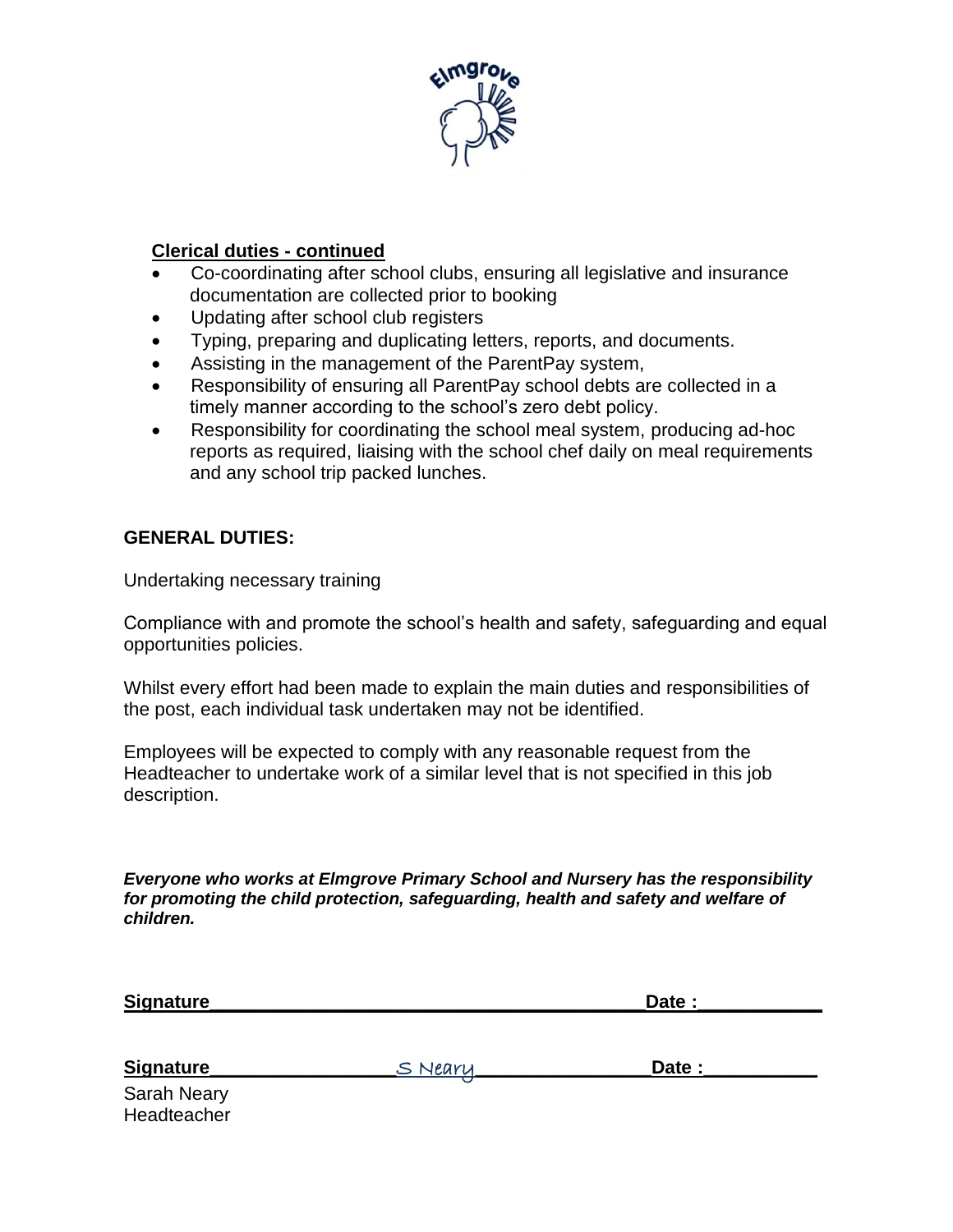

#### **Elmgrove Primary School and Nursery PERSON SPECIFICATION**

|                                                | <b>Essential</b>                                                                                                       | <b>Desirable</b>                                                          |
|------------------------------------------------|------------------------------------------------------------------------------------------------------------------------|---------------------------------------------------------------------------|
| <b>Qualifications</b>                          | A good level of general education                                                                                      |                                                                           |
| <b>Experience</b>                              | Team working                                                                                                           | Working in a school                                                       |
|                                                | Organising own workload and using<br>initiative                                                                        | Maintaining accurate data on<br>computerised systems -<br>preferable SIMs |
| <b>Skills. Knowledge and</b><br>aptitude       | Fluent in English and Romanian                                                                                         | <b>GDPR</b> awareness                                                     |
|                                                | Good communicational skills                                                                                            |                                                                           |
|                                                | A high standard of numeracy and accuracy                                                                               |                                                                           |
|                                                | Good IT skills including the use of Word &<br>Excel                                                                    |                                                                           |
|                                                | Experience of maintaining accurate manual<br>and computerised systems                                                  |                                                                           |
|                                                | <b>Excellent communication skills</b>                                                                                  |                                                                           |
|                                                | Ability to work under pressure                                                                                         |                                                                           |
|                                                | Willingness to learn new skills                                                                                        |                                                                           |
|                                                | Understanding of the importance of<br>adhering to financial controls and<br>procedures                                 |                                                                           |
| <b>Equal Opportunities</b><br>and Safeguarding | Willingness to comply with and support the<br>school's Equal Opportunities and<br>Safeguarding policies and principles |                                                                           |